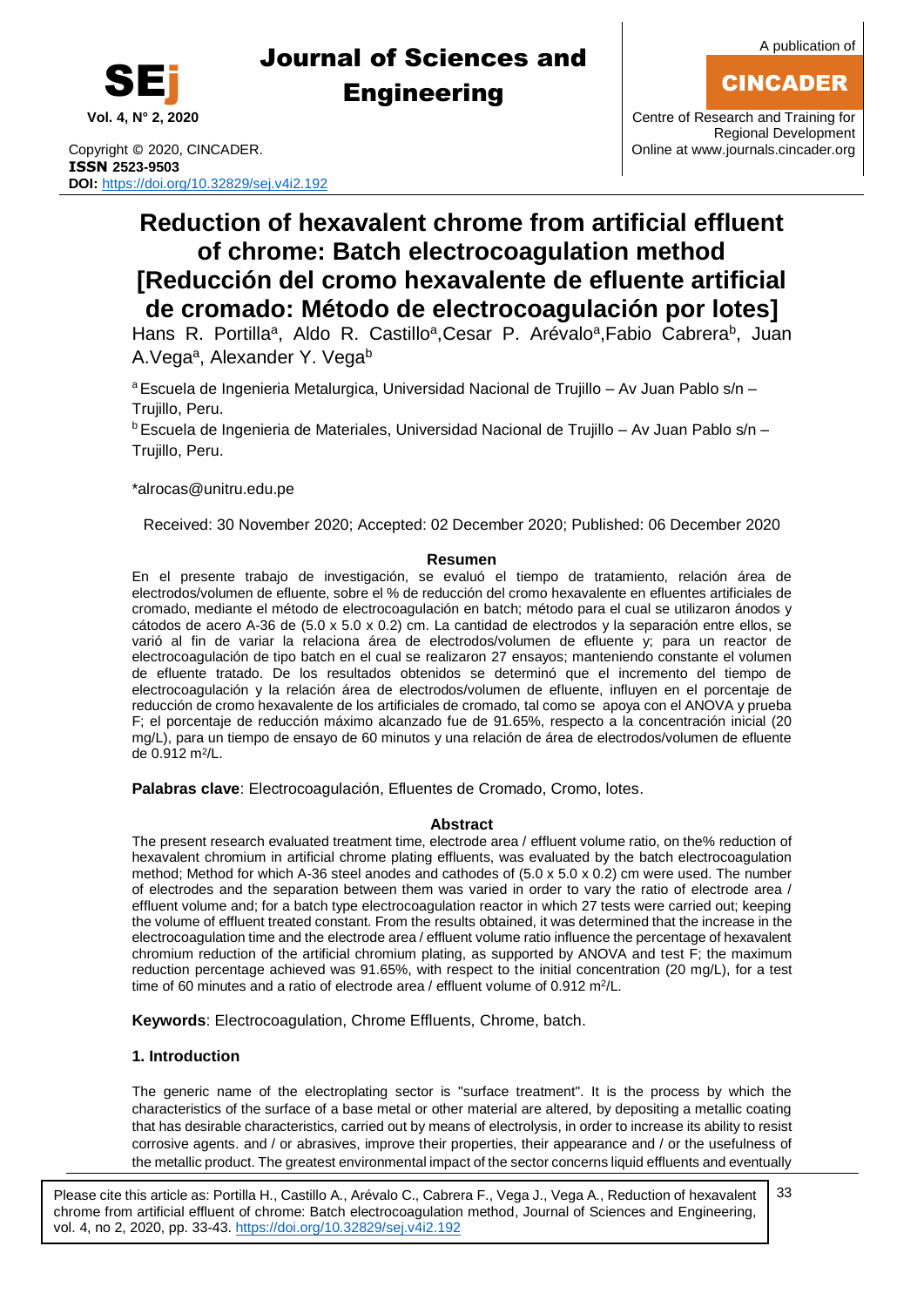

A publication of

## CINCADER

**Vol. 4, N° 2, 2020** Centre of Research and Training for Regional Development

Copyright © 2020, CINCADER. COME CONSERVERSITY CONFIDENTIAL CONSERVERSITY Online a[t www.journals.cincader.org](http://www.journals.cincader.org/) **ISSN 2523-9503 DOI:** <https://doi.org/10.32829/sej.v4i2.192>

the sludge from the treatment of such effluents that contain heavy metals. The electroplating industry involves water consumption, both in the process baths and in the washing and rinsing stages (Salvadó, 2001). There are different systems for treating wastewater from chrome plating plants using this type of bath to treat metal surfaces. These waters are considered among the most dangerous industrial effluents due to their content of ferric, chromic and chromate ions in acid solution. Chromium (VI), an element of high toxicity, is found in appreciable quantities in their effluents, both in exhausted baths and in washing waters. Washing water is the main pollution problem, due to its large volume, although it is characterized by being very dilute (usually its chromium concentration is 20 mg/L, normally 80% of the chromium used in the process is wasted). The most industrially used treatments for the removal of chromium (VI) are based on physicochemical or ion exchange processes, or combinations thereof. When the wastewater does not contain chromium (VI) ions and only contains heavy metal ions, these can be precipitated as hydroxides and be separated in a simple way, either by filtration or by sedimentation. However, most of the wastewater from chrome plating plants contains chromium (VI) ions, the treatment is less simple, requiring more complex and sophisticated techniques, such as electrochemical ones. The effects of chromium plating effluent with a high chromium and sulfate content, along a pollution gradient, in zooplankton communities in the Las Prusianas stream, in Santa Fe, Argentina are related to some physicochemical and biological parameters to evaluate the impact on zooplankton. The Cr and Sulfur values found were raised to the allowed standards. The electroplating plants that are located in the city of Trujillo, with few exceptions, have obsolete technology, lack qualified personnel and do not carry out control of the composition that normalizes their procedures for the treatment and disposal of the effluents they emit, much less control their production processes to minimize heavy metal pollutants, the decrease in chromium in effluents, originating a gap in the incorporation of the environmental factor in the planning of their productive activities (Morello, 2020; Metcalf and Eddy, 1995). The Presidency of the Council of Ministers, establish Maximum Permissible Limits of Liquid Effluents (Decreto supremo No. 037-2008-PCM), decrees in article 1, the maximum allowable limits (LMP) of liquid effluents for industrial activities; The values that are detailed below: that for hexavalent chromium the maximum limit is 0.1 mg/L and for total chromium it is 0.5 mg / l (Diario El Peruano, 2008).

In Peru, few studies have been carried out on the toxicity of heavy metals in wastewater, using the electrocoagulation method. Taking as working parameters the concentration of pollutants, pH, electric potential and turbidity, the study achieved a greater elimination of chromium VI using iron and aluminum electrodes (Bazrafshan et al., 2008); considering pH, current density and operating time as study variables; their results showed that the COD removal efficiency increased to 72.28% for the electrocoagulation process with a current density of 5.62 mA/cm<sup>2</sup> (Ni'am et al., 2007). Regarding the turbidity in the wastewater removal process, a removal efficiency of 96.74% was obtained for the indicated current density, thus demonstrating that electrocoagulation technology can improve the quality of wastewater. Rahmani (2008) evaluated parameters such as turbidity, removal time and voltage (5, 10, 20 and 30V); The experimental results confirmed that the removal efficiency depends on the electrolysis time, types of electrodes and the applied current. From the experiment carried out at 10V it was found that, for a time of 10 minutes, the removal efficiency of the Al, Fe and Sn electrodes was 93%, 91% and 51% respectively, confirming that the use of electrodes of Aluminum increased the efficiency of the electrocoagulation process. In another investigation, the voltage (5, 7, 9, 11 Volts), current, treatment time (15 minutes), and electrodes were taken into account as steel as cathode and aluminum as anode; Its results showed that in this process it had a significant elimination of the turbidity of the water and a reduction in the Chemical Oxygen Demand (COD) (Gonzalo, 2002; Reyes, 2000) evaluated the treatability of the leachate from the La Esmeralda Landfill (Colombia), by the electrocoagulation method, measuring the decrease in organic load obtained by this process. In this study, the operating conditions were obtained in a batch system (voltage, operating time and type of electrode) for electrocoagulation in the treatment of leachates, considering the best removals of color, turbidity, solids (total, suspended and dissolved) and COD; the maximum removal percentage being 61.70% of total suspended solids. (Rincón et al., 2009), evaluated the results obtained in the treatment of vinasse from an alcohol distillery through an electrocoagulation - electroflotation process. Different operating variables such as initial pH of the solution, current density and concentration of NaCl, as electrolyte support, were evaluated in a factorial design, using aluminum electrodes. The results indicate that this technique could be used in the stillage concentration process. Total solids removal of 37% was obtained without using an electrolytic support.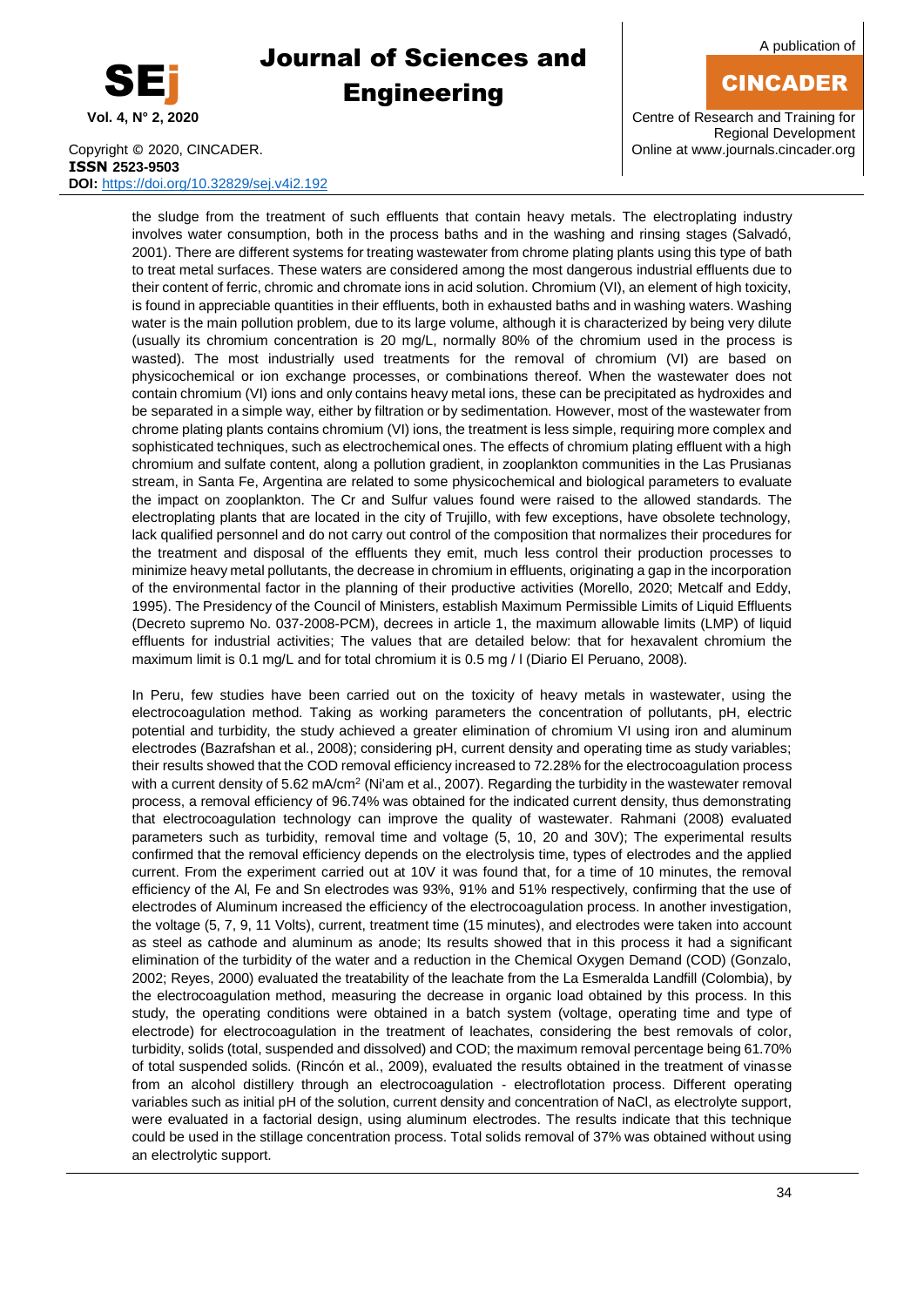

A publication of

## CINCADER

**Vol. 4, N° 2, 2020** Centre of Research and Training for Regional Development Copyright © 2020, CINCADER. COMEXAGO CONSULTER CONVIDENT CONTINUES AND CONTINUES ON LOCAL CONTINUES ON A CONTROL CONTROL OF CONTROL OF A CONTROL OF CONTROL OF A CONTROL OF CONTROL OF A CONTROL OF CONTROL OF A CONTROL OF CO

**ISSN 2523-9503 DOI:** <https://doi.org/10.32829/sej.v4i2.192>

> During electrolysis, a series of physical and chemical processes take place that allow the removal of pollutants. In these processes the metals connected to the anode of the cell are dissolved and a range of coagulant species and hydroxides are formed which destabilize and coagulate the suspended particles, in addition to absorbing dissolved contaminants (Mejía et al., 2012). In the case of using carbon steel plates both in the anode and in the cathode, the possible main reactions that occur could be:

Reactions at the anode: Fe (s) Fe (2+) + 2e- ……………………………………………..(1)

Fe  $_{(s)}$   $\longrightarrow$  Fe  $^{(3+)}$  + 3e  $\ldots$   $\ldots$   $\ldots$   $\ldots$   $\ldots$   $\ldots$   $\ldots$   $(2)$ 

2H2O 4H<sup>+</sup> + O2(g) + 4e- …………………………………..…(3)

From the equations presented, most of the investigations assume that the main dissolution of iron is that of valence +2. (Barrera-Díaz et al, 2003a); (Pretorius et al, 1991). Reactions at the cathode:  $2H_2O + 2e^-$ H2 (g) + 2OH- ………………………………….(4)

There is a theory that direct reduction of cations at the cathode can occur (Pretorius et al., 1991). On the other hand, there are other types of reactions in the areas close to the Fe 2+ ions generated at the anode, such as the reduction of chromium, such a reaction could be written:  $CrO<sub>4</sub><sup>2</sup>$  + 3Fe<sup>2+</sup> + 4H<sub>2</sub>O  $\longrightarrow$  Cr<sup>3+</sup> + 3Fe<sup>3+</sup> + 8OH ......(5)

Once the chromium 3+ cations have been obtained, and the increase in pH due to the production of hydroxide ions in the cathode (reaction 4), this induces the precipitation of trivalent chromium to its corresponding hydroxide, such a reaction would be:

 $Cr^{3+} + 3OH -$ Cr(OH)<sup>3</sup> ……………………………………….(6)

Many factors are involved in the electrocoagulation process and some of these factors have a greater influence on the process. The pH influences the efficiency of the process, it has been determined in some cases that the highest efficiency in the removal of a contaminant occurs within a specific pH range, and even this range can be wide. In general terms, the best removals have been obtained for pH values close to 7. Examples of this situation can be seen in the removal of arsenic in drinking water, where the highest percentage of removal of arsenic occurs at pH between 6 and 8 and the best removals of turbidity and COD in the waters of the textile industry occur at a pH of 7. The reactions that occur during the electrocoagulation process give the aqueous medium whose pH variations are in the range from 1 to 3. Especially in alkaline wastewater, this property prevents large changes in pH, with which the dosages of chemical substances to regulate the pH are lower (Hunsom et al., 2005). As the electrical variables in the electrocoagulation process are the parameters that most influence the removal of the contaminant from a wastewater and are linked to economic factors, greater attention should be paid to their study. Removal efficiency and energy consumption increase with increasing current density. For some conductivities of the aqueous medium, energy consumption increases proportionally with increases in conductivity, which leads to higher energy consumption. For high energy consumptions there are losses due to the transformation of electrical energy into heat, producing an increase in the temperature of the aqueous medium. The current supply to the electrocoagulation system determines the amount of aluminum  $Al^{+3}$  or iron  $Fe^{+2}$  ions, released by the respective electrodes. In general, an increase in current density generates an increase in pollutant removal. Too high a current density would cause a significant decrease in efficiency. The selection of the current density could be made taking into account other operating parameters, such as pH and temperature (Holt et al., 2004). An increase in electrical conductivity in turn generates an increase in current density. When the voltage supplied to the electrocoagulation cell is kept constant and additionally the conductivity increases, keeping the current density constant, there is a decrease in the applied voltage. The addition of some electrolytes such as NaCl or CaCl2 generates an increase in the conductivity of the wastewater. In addition, it has been found that chlorine ions can reduce the adverse effects of ions such as HCO3- and SO4= since the presence of carbonate or sulfate ions can lead to the precipitation of  $Ca^{+2}$  and  $Mg^{+2}$ , producing an insoluble layer deposited on the electrodes that would increase the potential between them, thus decreasing the efficiency of the current. It is recommended, however, that for a normal electrocoagulation process, amounts of Cl- are kept around 20%. The effects of temperature on electrocoagulation have not been much investigated, but it has been found that the efficiency in the current increases initially until reaching 60  $\degree$ C, point where it becomes maximum and then decreases. The increase in efficiency with temperature is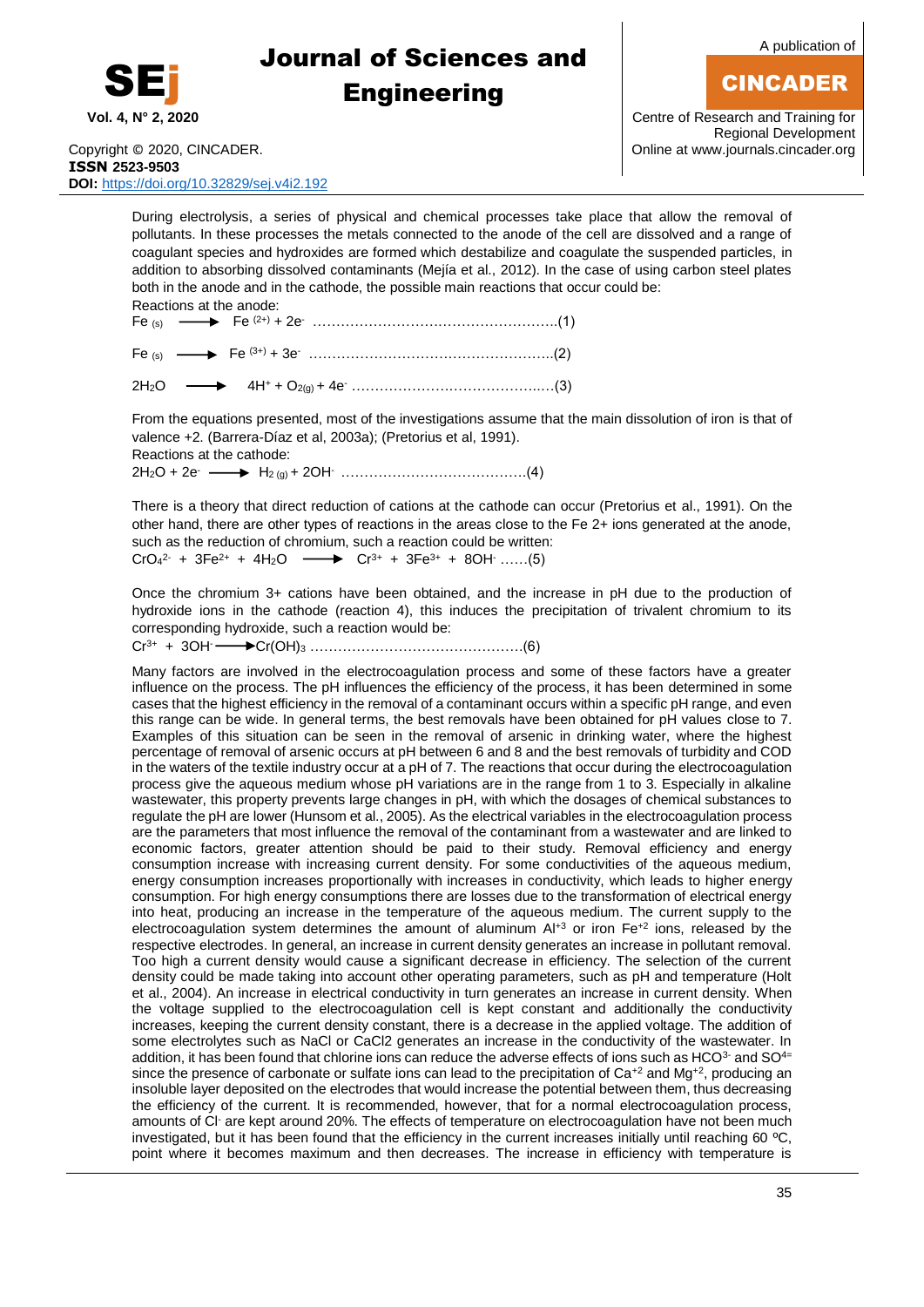

A publication of

## CINCADER

**Vol. 4, N° 2, 2020** Centre of Research and Training for Regional Development

attributed to the increase in the destruction activity of the aluminum oxide film on the surface of the electrode (Ruiz, 2005).

### **2. Materials and Methods**

The sample consisted of 30 liters of artificial chrome plating effluents. Table 1 offers information on the effluent used. Table 2 indicates the variables and their levels used in the present investigation. Figure 1 shows the experimental sequence developed in the present investigation.

Table 1. Initial characterization of the artificial chrome effluent used in the research

| <b>Property</b>           | <b>Initial value</b> |
|---------------------------|----------------------|
| Temperature (°C)          | 23.5                 |
| pН                        | 3.8                  |
| Hexavalent Chromium (ppm) | 20                   |

#### Table 2. Levels of the study variables

| Independent variables of study                             | <b>Study levels</b>    |  |  |  |  |  |
|------------------------------------------------------------|------------------------|--|--|--|--|--|
| Factor (A): Electrocoagulation time (min)                  | $20.40 \times 60$      |  |  |  |  |  |
| Factor (B): Electrode area/effluent volume ratio $(m^2/L)$ | 0.0456; 0.0684; 0.0912 |  |  |  |  |  |
| Dependent variable of study                                |                        |  |  |  |  |  |
| Reduction percentage of hexavalent chromium                |                        |  |  |  |  |  |



Figure 1. Block diagram of the experimental procedure

### **2.1.- Preparation of electrodes:**

The electrodes used were made of A36 structural steel, the same ones that were cut to the following dimensions of (5 x 5 x 0.2) cm, taking into account that they should not have any surface contaminants such as oils, grease or dust; They proceeded to be gently sanded and washed with detergent, rinsed with tap water, then degreased with thinner, dried with a cloth; then weigh and encode them.

### **2.2.- Construction of the electrocoagulation cell:**

Made of transparent plastic material, it has a capacity of 0.30 L, with a square section of 5 cm on each side. The scheme of the electrocoagulation system used in this case is shown in figure 2. The effective area used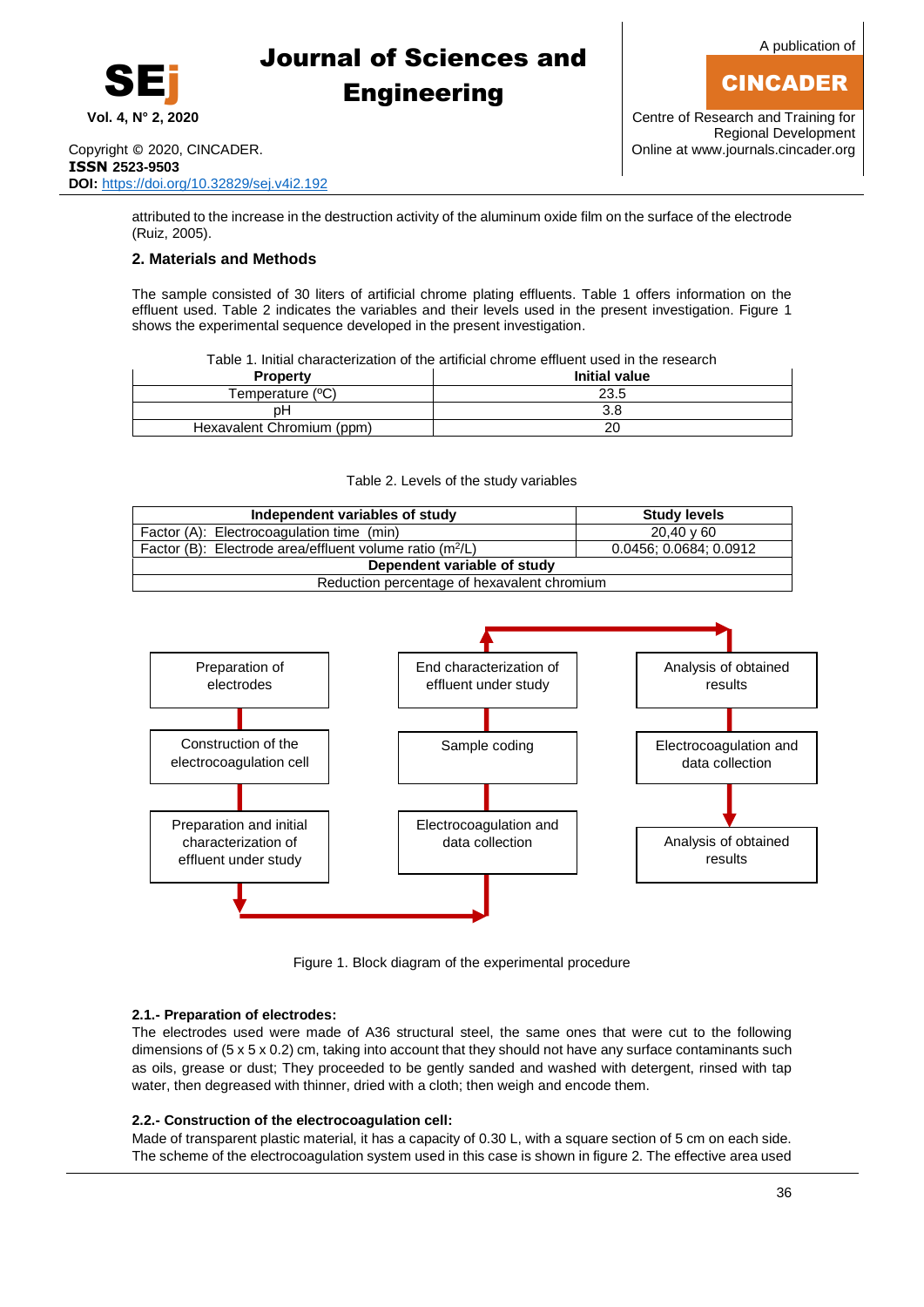

A publication of

## CINCADER

**Vol. 4, N° 2, 2020** Centre of Research and Training for Regional Development

Copyright © 2020, CINCADER. COME CONSERVERSITY CONFIDENTIAL CONSERVERSITY Online a[t www.journals.cincader.org](http://www.journals.cincader.org/) **ISSN 2523-9503 DOI:** <https://doi.org/10.32829/sej.v4i2.192>

was 2.28 x 10<sup>-3</sup> m<sup>2</sup> per electrode. Table 3 shows in summary form the conditions used for the electrocoagulation process carried out in the present investigation.



Figure 2.Diagram of the installation of the electrocoagulation cell used.

| Sample: Chroem plating artificial effluent           | Number of electrodes: variable        |  |  |  |  |  |
|------------------------------------------------------|---------------------------------------|--|--|--|--|--|
| Treated/Assay Volume: 0.1 L                          | Electrodos separation: variable       |  |  |  |  |  |
| Used voltage: 3.0 V.                                 | Cathode: minimum 01 / steel           |  |  |  |  |  |
| Treatment time: variable                             | Anode: minimum 01 / steel             |  |  |  |  |  |
| Operation type: batch                                | Electrode size:<br>$(5 * 5 * 0.2)$ cm |  |  |  |  |  |
| Electrode area/effluent volumen ratio = variable     |                                       |  |  |  |  |  |
| Test time $=$ variable                               |                                       |  |  |  |  |  |
| Initial concentration of hexavalent chromium: 20 ppm |                                       |  |  |  |  |  |
|                                                      |                                       |  |  |  |  |  |

Table 3. Operating conditions for electrocoagulation cell

### **2.3.- Electrocoagulation:**

The electrocoagulation process was carried out in the cell shown in figure 2, using steel electrodes; data such as pH, conductivity and electrical variables were taken three times in each test at equal intervals; the mass variations of the electrodes were made at the beginning and end of each electrocoagulation test. The samples tested were subjected to a chemical analysis, in order to evaluate the quantitative variation of the concentration of hexavalent chromium in the effluent under study, in such a way that it was possible to verify the reduced ppms of chromium, by using the electrocoagulation method, according to the conditions already mentioned.

### **3. Results**

### **3.1. Reduction percentage of hexavalent chromium:**

Table 4 shows the average data corresponding to the amount of hexavalent chromium present after each electrocoagulation test; While in table 5, the average data corresponding to the percentage of reduction of hexavalent chromium of artificial chrome plating effluents are presented; after the application of the study variables, in the electrocoagulation process.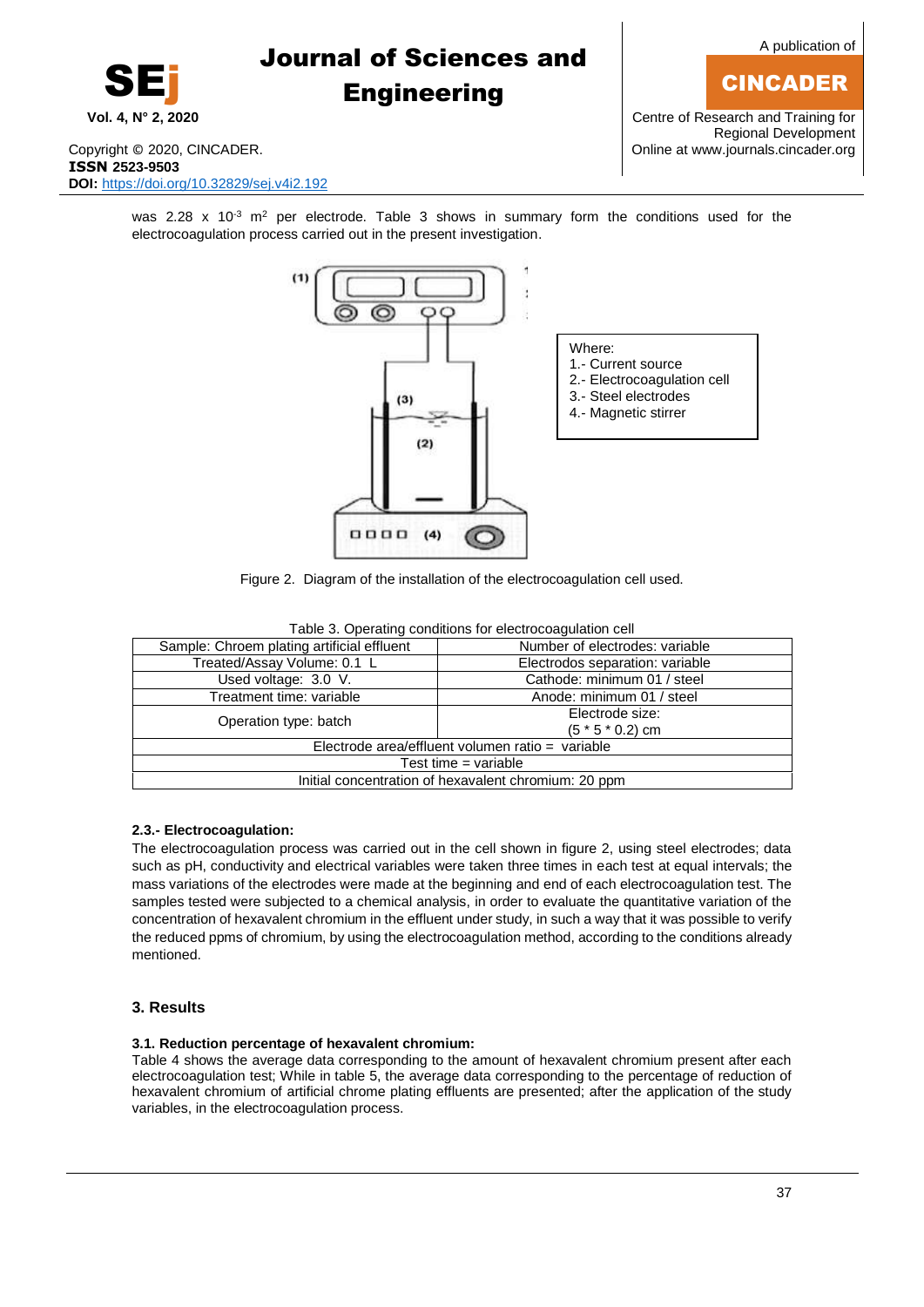

A publication of

## CINCADER

Copyright © 2020, CINCADER. **ISSN 2523-9503 DOI:** <https://doi.org/10.32829/sej.v4i2.192>

| Table 4. Average values of hexavalent chromium at the end of the electrocoagulation tests |                                                 |                                                   |        |        |  |  |  |  |
|-------------------------------------------------------------------------------------------|-------------------------------------------------|---------------------------------------------------|--------|--------|--|--|--|--|
|                                                                                           | Electrode area/effluent volumen ratio $(m^2/L)$ |                                                   |        |        |  |  |  |  |
|                                                                                           |                                                 | Percentages of residual hexavalent chromium (ppm) |        |        |  |  |  |  |
|                                                                                           |                                                 | 0.0456                                            | 0.0684 | 0.0912 |  |  |  |  |
| Treatment time                                                                            | 20                                              | 13.33                                             | 12.45  | 11.51  |  |  |  |  |
| (minutes)                                                                                 | 40                                              | 7.31                                              | 6.46   | 5.71   |  |  |  |  |
|                                                                                           | 60                                              | 2.86                                              | 2.28   | 1.67   |  |  |  |  |

|  | Table 5. Reduction percentage values of average hexavalent chromium |  |  |
|--|---------------------------------------------------------------------|--|--|
|  |                                                                     |  |  |
|  |                                                                     |  |  |

|                |                                            | Electrode area/effluent volumen ratio $(m^2/L)$ |        |        |  |
|----------------|--------------------------------------------|-------------------------------------------------|--------|--------|--|
|                | Percentages of removed hexavalent chromium |                                                 |        |        |  |
|                |                                            | 0.0456                                          | 0.0684 | 0.0912 |  |
| Treatment time | 20                                         | 33.35                                           | 37.75  | 42.45  |  |
| (minutes)      | 40                                         | 63.45                                           | 67.7   | 71.45  |  |
|                | 60                                         | 85.7                                            | 88.6   | 91.65  |  |

Figure 3 shows how the treatment time decreases the hexavalent chromium concentration from 20 mg/L to 1.67 mg/L in the best of cases, which is a value corresponding to the 91.65% reduction in hexavalent chromium; the same trend of reduction of hexavalent chromium is also appreciated with the variation of the ratio of electrode area / volume of effluent, although the effect of treatment time is much more pronounced than the effect of the ratio of area / volume, since in table 5 it can be seen in each column that corresponds to a certain area / volume ratio, the increase in the percentage of reduction of hexavalent chromium is approximately 30%; while the increase in the reduction percentage in the case of the rows of the same table does not exceed 5% at most. In the case of the increase in the area / volume ratio, we could say that the improvement in the percentage of reduction of hexavalent chromium is probably due to the reduction in resistivity between iron electrodes, this means less ion travel, greater movement capacity of these; it is appropriate to note that the electrical voltage variable was not altered. Therefore, the quantity of electrons supplied is the same, having a higher transfer capacity, slightly improving the cell current; Therefore, the improvement in the reduction percentage is small, this could lead us to say as mentioned in Rodie and Hardenberg (1987); that electrical variables are the motor of electrocoagulation and in this case an improvement could occur with respect to the area / volume variable if and only if the voltage applied to the cell is increased.



Figure 3. Effect of electrocoagulation time at different A / V values on hexavalent chromium concentration.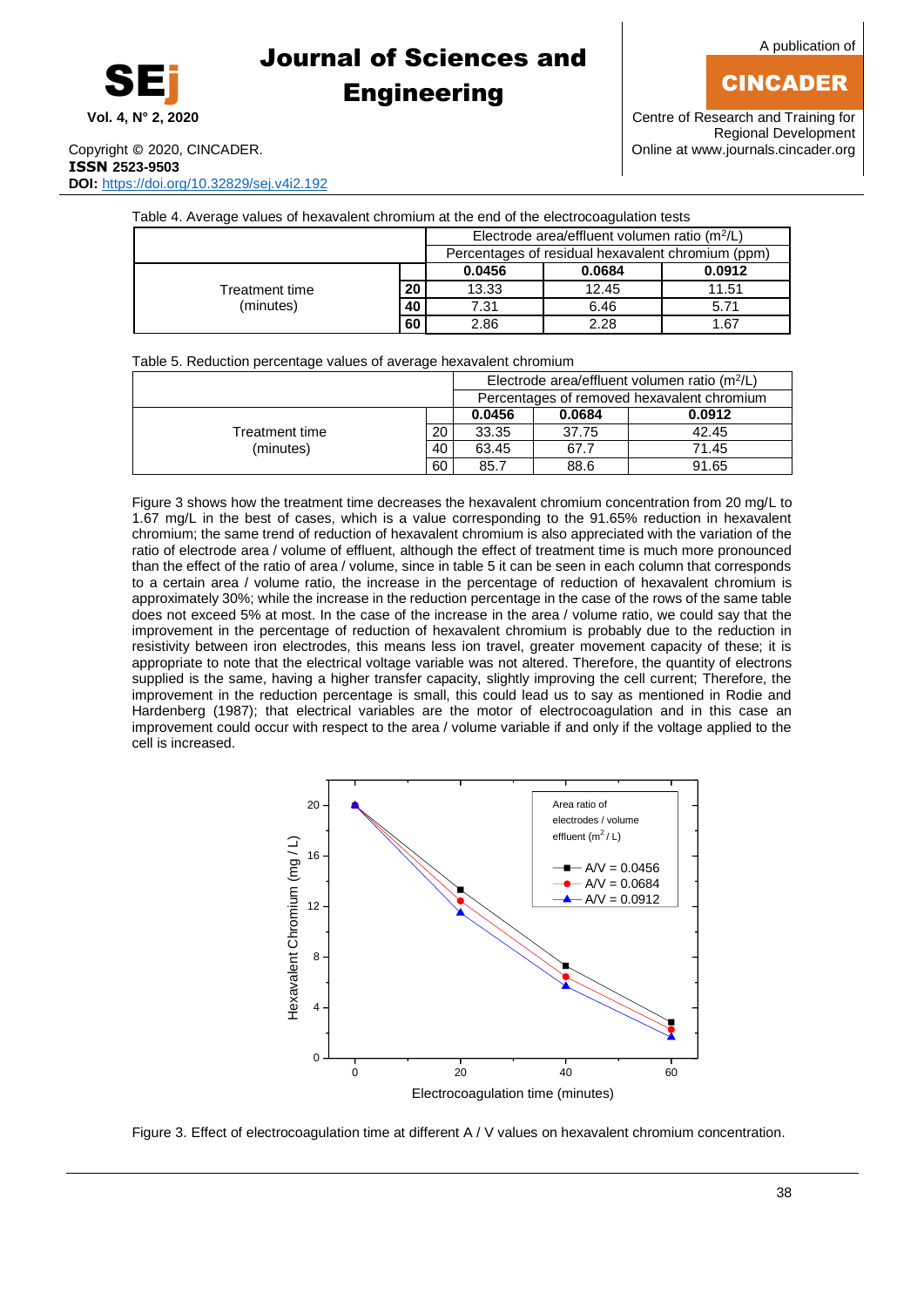**Vol. 4, N° 2, 2020** Centre of Research and Training for Regional Development

Copyright © 2020, CINCADER. COME CONSERVERSITY CONFIDENTIAL CONSERVERSITY Online a[t www.journals.cincader.org](http://www.journals.cincader.org/) **ISSN 2523-9503 DOI:** <https://doi.org/10.32829/sej.v4i2.192>

SEj

Figure 4 shows the effect of the mentioned variables on the percentage of reduction of hexavalent chromium in the chrome plating effluents.

# 20 40 60  $\Omega$ 20 40 60 80  $AV = 0.0456$  $AV = 0.0684$ Electrode area / effluent v<br>
Black area / effluent v<br>
A/V = 0.0456<br>
A/V = 0.0684<br>
A/V = 0.0912<br>
A/V = 0.0912<br>
A/V = 0.0912<br>
A/V = 0.0912<br>
A/V = 0.0912<br>
A/V = 0.0912<br>
A/V = 0.0912<br>
A/V = 0.0912<br>
A/V = 0.0912<br>
A/V = 0.0912

Electrocoagulation time (minutes)

Figure 4. Percentage reduction of hexavalent chromium

In order to give a better explanation to the results obtained on the percentage of reduction of hexavalent chromium, of the artificial chromium plating effluents, additional data was taken such as the variation of pH of the effluent during the electrocoagulation process, the data was shown in table 6, as well as in figure 5, in addition the variation of iron concentration in the effluent was evaluated, theoretically and experimentally, in order to help us in explaining what happened and give us an idea of the efficiency in the anode, said results are shown in table 7 and in figure 6. Theoretical calculations of iron dissolution (Fe2 + and Fe3 +), were carried out by applying the Faraday equation (A detailed example of this type of calculation is presented in the annexes); the experimental dissolution calculations were obtained by the weight variation of the anodes of the cell; in their respective electrocoagulation times; From these, the experimental anodic dissolution rate of iron in the electrocoagulation cell was obtained; all these data are shown and compared in figure 6.

Electrode area/effluent volumen ratio (m<sup>2</sup>/L) pH of effluent 0.0456 0.0684 0.0912 Electrocoagulation time 0 | 3.8 | 3.8 | 3.8 10 4.2 4.78 5.01 20 6.45 6.72 7.02 30 7.95 8.25 8.34 40 | 8.2 | 8.7 | 8.8

60 | 8.6 | 8.9 | 9

Table 6. pH variations in the electrocoagulation cell



CINCADER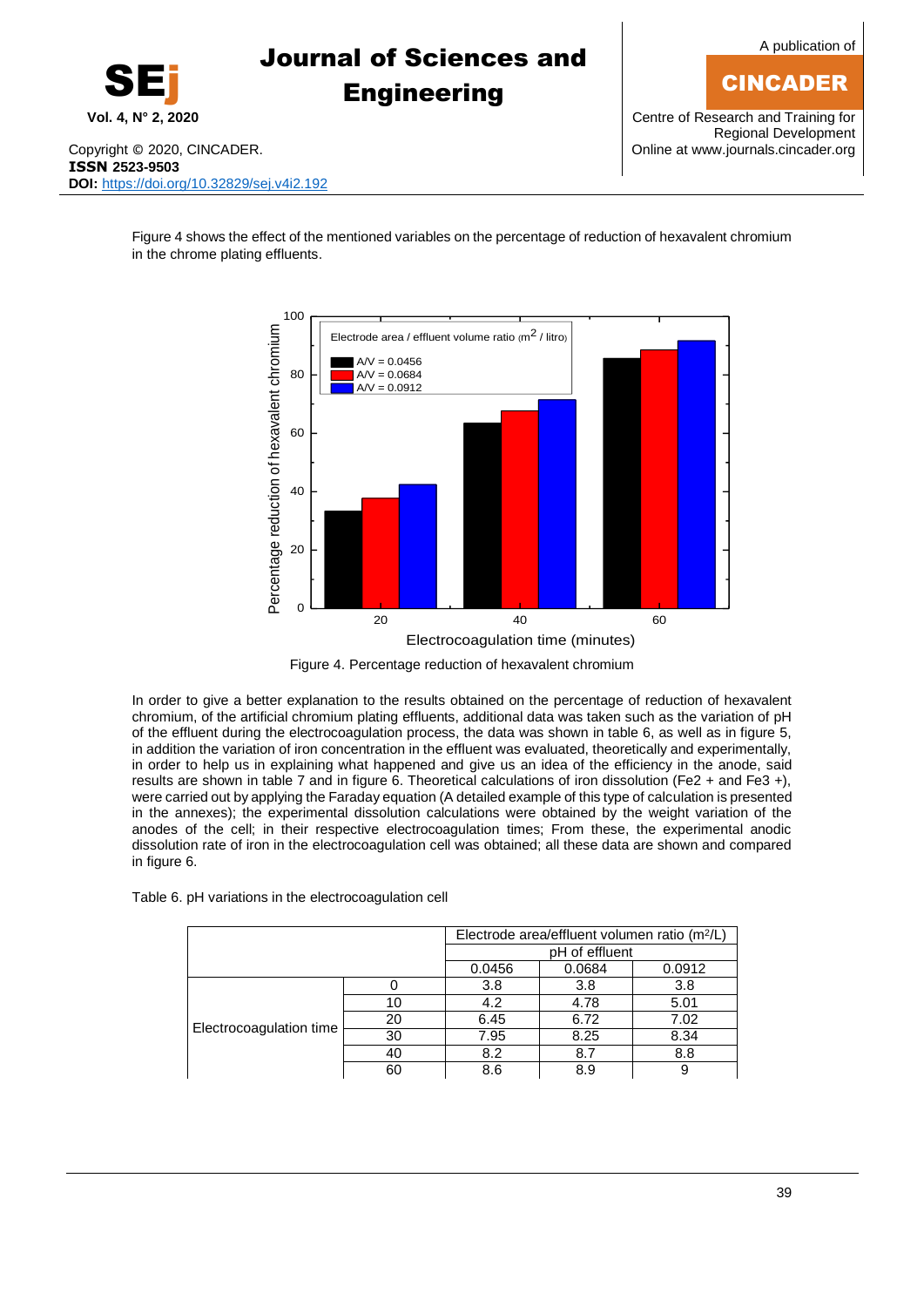## CINCADER

**Vol. 4, N° 2, 2020** Centre of Research and Training for Regional Development

SEj

## Journal of Sciences and **Engineering**

Copyright © 2020, CINCADER. COME CONSERVERSITY CONFIDENTIAL CONTRACT CONSERVERSITY Online a[t www.journals.cincader.org](http://www.journals.cincader.org/) **ISSN 2523-9503 DOI:** <https://doi.org/10.32829/sej.v4i2.192>



Figure 5. Effluent pH variation during electrocoagulation process

The electrocoagulation process is used in the treatment of wastewater in a wide spectrum of industries, this process focuses on the application of direct current in an electrolytic cell, in which chemical reactions take place both in the anodes and in the cathodes Thus, in the present research work, steel anodes and cathodes were used (since these are inexpensive and any coating plant has them); achieving a maximum reduction percentage of hexavalent chromium from artificial chrome effluents, of 91.65%, with respect to the initial concentration (20 mg/L), for a test time of 60 minutes and a ratio of electrode area / effluent volume 0.0912 m<sup>2</sup>/L, showing the high efficiency of this effluent treatment method; this can be seen in table 7 of the results presentation section.

Table 7. Theoretical and experimental data on the rate of dissolution of iron in the electrocoagulation process

|      | Theoretical dissolutio<br>Theoretical dissolutio<br>rate $Fe2+$<br>rate $Fe3+$ |      |                                   | Experimental<br>dissolution rate Fe |                                    | <b>Experimental formation</b><br>rate $Fe3+$ |           |
|------|--------------------------------------------------------------------------------|------|-----------------------------------|-------------------------------------|------------------------------------|----------------------------------------------|-----------|
|      | 0.86 mg/minute<br>(Faraday's Law)                                              |      | 0.57 mg/minute<br>(Faraday's Law) |                                     | 0.874 mg/minute<br>(average value) |                                              | <b>ND</b> |
| Time | ma<br>dissolved                                                                | Time | ma<br>dissolved                   | Time                                | ma<br>dissolved                    | Time                                         | mg        |
| 20   | 17.2                                                                           | 20   | 11.4                              | 20                                  | 18.1                               | 20                                           | ND        |
| 40   | 34.4                                                                           | 40   | 22.8                              | 40                                  | 33.5                               | 40                                           | 8.4       |
| 60   | 51.6                                                                           | 60   | 34.2                              | 60                                  | 52.7                               | 60                                           | 14.6      |

ND = No determined / No calculated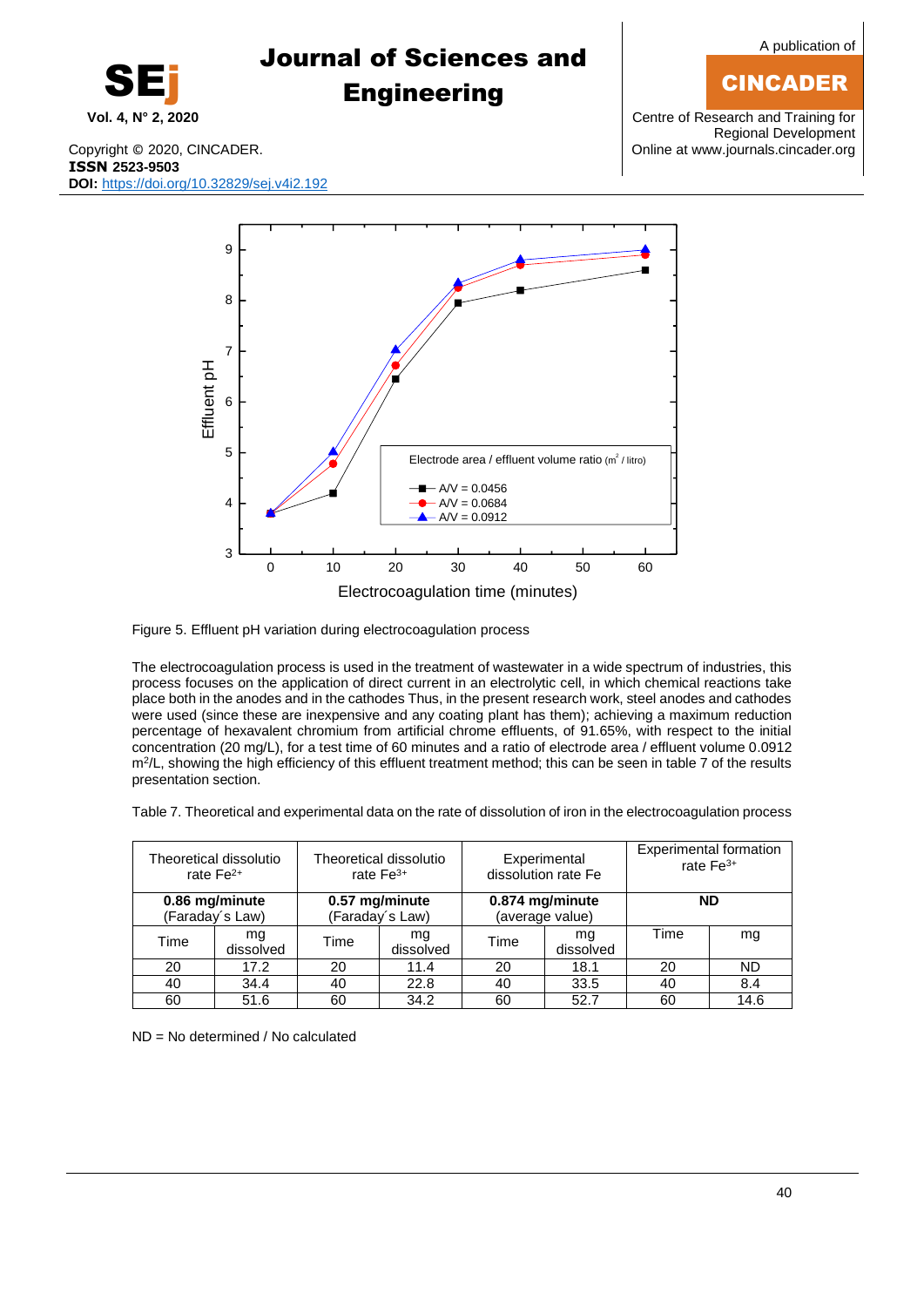

### CINCADER

Regional Development

Figure 6. Theoretical and experimental dissolution rates of iron

10

20

30

The reduction of pollutants by means of this method is based on the reactions, ions or molecules, which are generated both in the anode and in the cathode of the electrocoagulation cell, being the one that possibly predominates in the anode. For this case, with equation (1), the dissolution of iron as a divalent cation is favored before the trivalent cation (equation 2) or before the reaction in which the water decomposes releasing oxygen (equation 3), since such As shown in Table 7, the experimental dissolution rate of iron is 0.874 mg / minute; comparing this data with the corresponding divalent and trivalent iron dissolution rates obtained by Faraday's equation and as shown in figure 6, the dissolution rate is better adjusted to that indicated by Faraday to the dissolution of divalent iron; Furthermore, no bubbling was observed at the anode of the cell during the tests, this would mean that the current supplied by the external equipment would be used in the formation of divalent iron cations, having an efficiency of almost 100% at the anode, (Barrera-Diaz et al., 2003b; Pretorius et al., 2001; Hunsom et al., 2004; Holt et al., 2005).

20 40 60

Electrocoagulation time (minutes)

In the case of the cathode, although equation (4) is probable, we must not forget that the reference indicates that there is the possibility of a direct reduction on the cathode of the electrocoagulation cell; in this case the equation that would represent this statement could be:

CrO4 (-2) + 3e- + 4H2O = Cr (+3) + 8OH (-) ……………………..……………..(7)

Despite this, equation (5) would be a preferential reaction in the reduction of hexavalent to trivalent chromium, since if equation (7) were to be preferred, it would have to compete with equation (4), which would indicate a low or no formation of hydrogen bubbles in the cathode, which was not the case, on the contrary the bubbling in the cathode is vigorous during the tests, another detail that reaffirms this statement is the fact that it has already been mentioned that the production of divalent iron in the anode is most likely, so it would be used as an agent for the reduction of hexavalent chromium preferably, rather than a direct reduction in the cathode, in addition to that in table 7 it can be seen that although the experimental dissolution rate of the Iron is better suited to the formation of divalent cations (Faraday), trivalent cations, although in much smaller amounts than theoretically expected, are present, which are probably formed from part go from equation (5).

Therefore, the preferential reaction for the reduction of hexavalent to trivalent chromium probably, for the test conditions carried out, would be:

> $CrO<sub>4</sub><sup>2</sup>$  $\rightarrow$  Cr<sup>3+</sup> + 3Fe<sup>3+</sup> + 8OH<sup>-</sup> ……(5)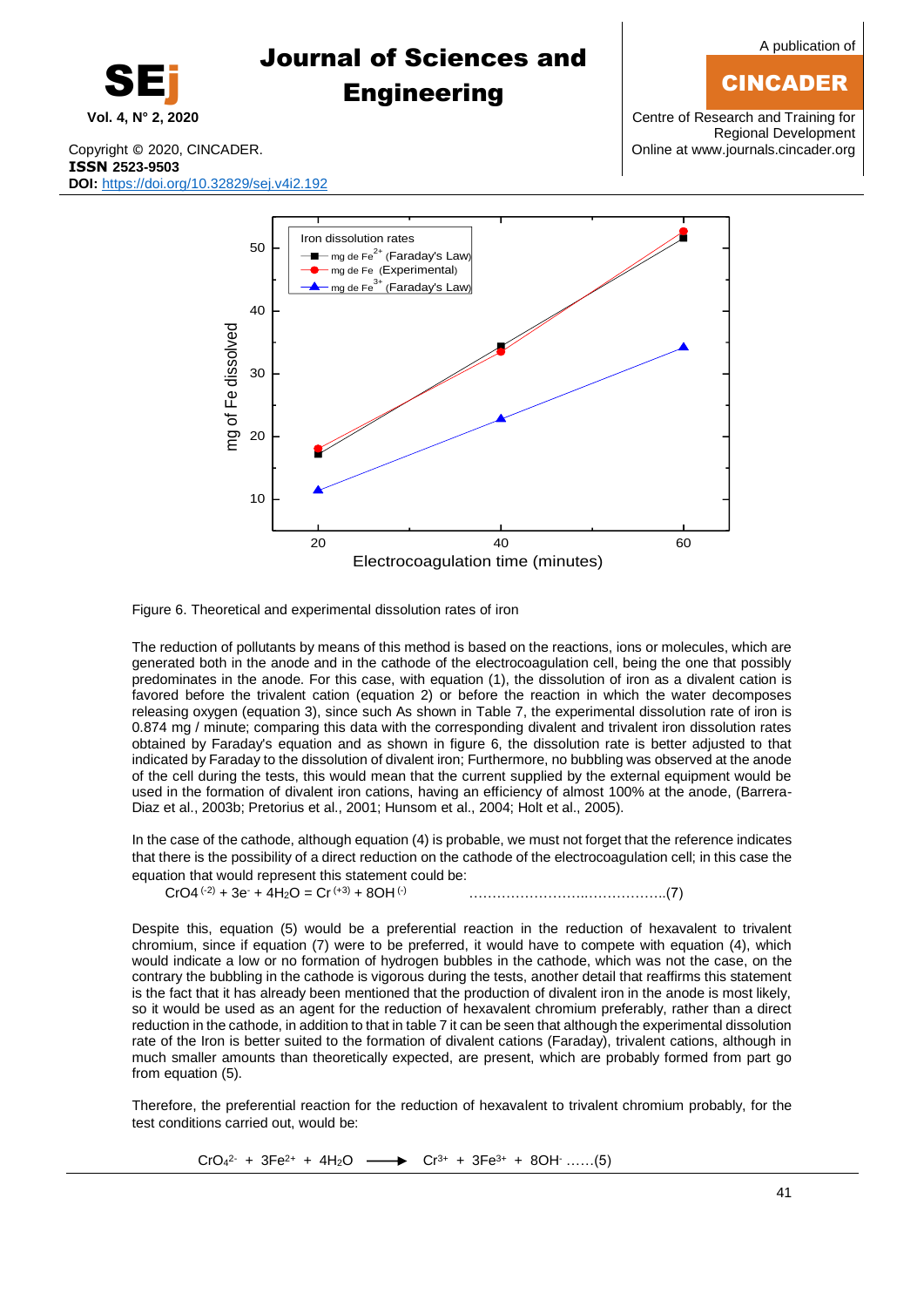

A publication of

## CINCADER

Copyright © 2020, CINCADER. COME CONSERVERSITY CONFIDENTIAL CONSERVERSITY Online a[t www.journals.cincader.org](http://www.journals.cincader.org/) **ISSN 2523-9503 DOI:** <https://doi.org/10.32829/sej.v4i2.192>

**Vol. 4, N° 2, 2020** Centre of Research and Training for Regional Development

But the electrocoagulation process still allows the reduction to continue (since equation 5 allows the reduction from +6 to +3): Remember that equations (4 and 5) indicate an increase in the concentration of OH- ions, an increase in the pH of the effluent, this statement is supported by figure 5. Around the first 10 - 15 minutes the pH of the solution increases significantly to almost 9 at 40 -45 minutes; The increase in pH results in the formation and stability of chromium hydroxide, which is formed by equation (6), which is appreciable in a species stability diagram (Pourbaix Diagram), they also reached such a conclusion the research works of the references (Celenza, 2000; Ramallo, 1993).

Rigola (1989) states that the reaction that occurs at the anode and cathode of an electrocoagulation cell, allows the formation of species that react, destabilize or drag the contaminants present, in this case the divalent iron cations formed in the anode and OH- radicals are the tools for the reduction and precipitation of the hexavalent chromium present.

### **4. Conclusions**

The maximum reduction percentage achieved was 91.65%, with respect to the initial concentration (20 mg/L), for a test time of 60 minutes and a ratio of electrode area / effluent volume of 0.912 m2/L.

The electrocoagulation time and the electrode area/effluent volume ratio influence the percentage of hexavalent chromium reduction of the chrome plating artificial, as supported by the ANOVA and F test.

#### **Acknowledgments**

Special thanks to the Composite Materials Laboratory of the School of Materials Engineering of the Universidad Nacional de Trujillo for their support in the development of this research.

### **References**

- Barrera-Díaz, Carlos & Palomar, Manuel & Romero-Romo, Mario & Delgadillo, Sergio. 2003a. Chemical and electrochemical considerations on the removal process of hexavalent chromium from aqueous media. Journal of Applied Electrochemistry. 33. 61-71. 10.1023/A:1022983919644.
- Barrera-Diaz, M. Palomar-Pardave, M. Romero-Romo, S. Martinez. 2003b. Chemical and electrochemical considerations on the removal process of chromium from aqueous, Journal. Appl. Electrochem.
- Bazrafshan, Edris & Mahvi, Amir & Naseri, S. & Mesdaghinia, AR. . 2008. Performance evaluation of electrocoagulation process for removal of chromium (VI) from synthetic chromium solutions using iron and aluminum electrodes. Turkish Journal of Engineering and Environmental Sciences32. 59- 66.
- Celenza, G.J. 2000. Industrial Waste Treatment Process Engineering guide: Biological Processes, Vol II, Technomic Publishing. 207.
- Diario el Peruano. Decreto Supremo Nº 037-2008- PCM PRODUCE. Límites máximos permisibles para actividades industriales. Lima, miércoles 14 de mayo 2008. Lima-Perú.
- Gonzalo, M. 2002. Electrocoagulación de aguas residuales. 34.
- Holt, G.W. Barton, C.A. Mitchell, 2005. Deciphering the science behind electrocoagulation to remove suspended clay particles from water. Water Sci. Technol. [paper].
- Holt, P., Barton, G., Mitchell, C. 2004. Deciphering the science behind electrocoagulation to remove suspended clay particles from water. Water science and technology: a journal of the International Association on Water Pollution Research. 50. 177-84. 10.2166/wst.2004.0711.
- Hunsom, K. Pruksathorn, S. Damronglerd, H. Vergnes. 2005. Electrochemical treatment of heavy metals (Cu2+, Cr6+, Ni2+) from industrial effluent and modeling of copper reduction, Water S.A. [paper].
- Hunsom, M., Pruksathorn, K., Damronglerd, S., Vergnes, H., Duverneuil, P. 2004. Electrochemical treatment of heavy metals (Cu2+, Cr6+Ni2+) from industrial effluent and modeling of copper reduction. Water research. 2004. 39. 610-6. 10.1016/j.watres. 10.011.
- Mejía, A., Ruíz, Á., Garces Giraldo, L. 2012. La Electrocoagulación: retos y oportunidades en el tratamiento de aguas.

Metcalf & Eddy. 1995. Ingeniería de Aguas Residuales: Tratamiento, Vertido y Reutilización, McGraw-Hill.